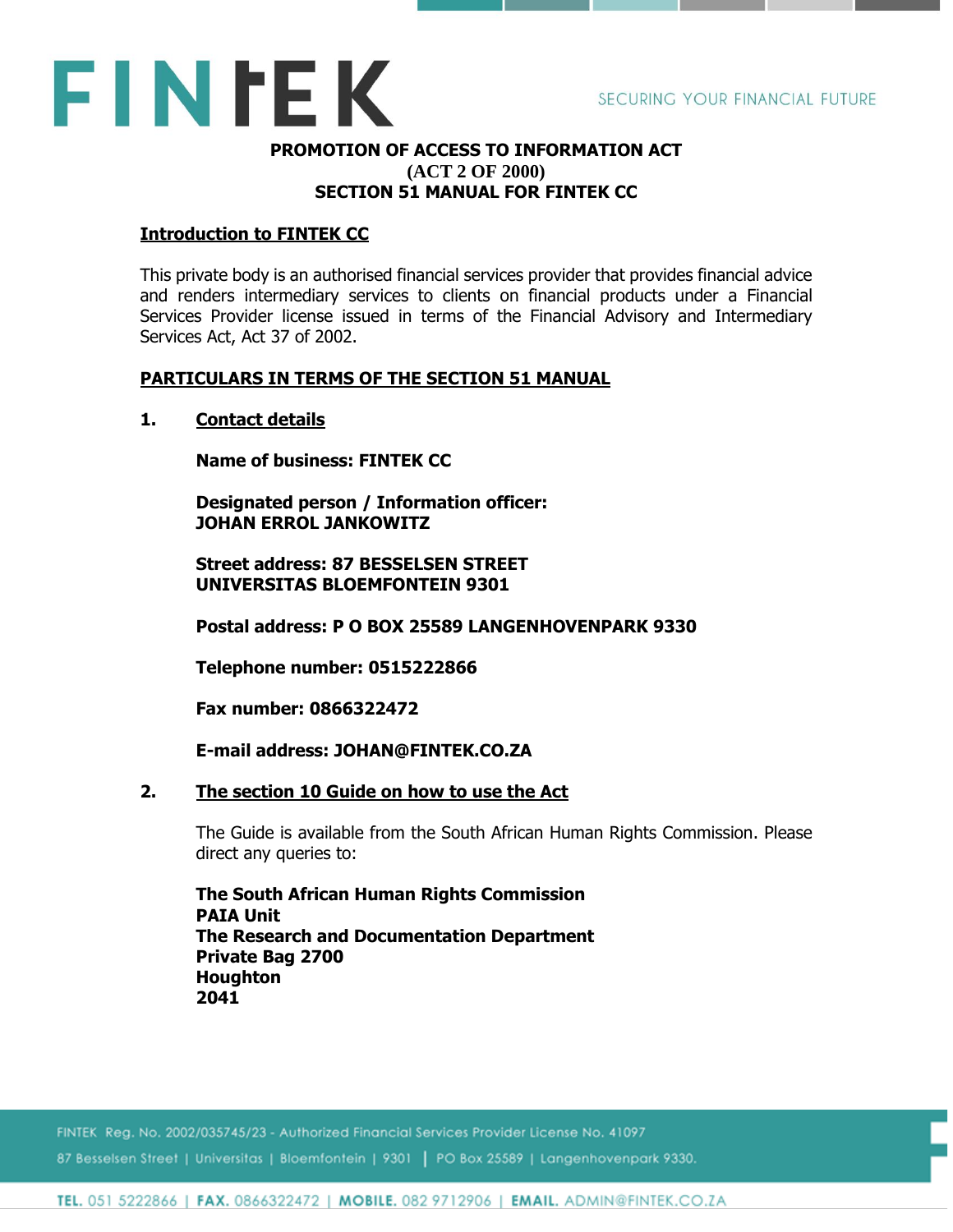| Telephone: | 011 877 3600      |
|------------|-------------------|
| Fax:       | 011 403 0625      |
| Website:   | www.sahrc.org.za  |
| E-mail:    | paia@sahrc.org.za |
|            |                   |

## **3. Records available in terms of any other legislation**

Basic Conditions of Employment Act No. 75 of 1997 Collective Investments Schemes Control Act No. 45 of 2002 Companies Act No. 71 of 2008 Compensation for Occupational Injuries and Health Diseases Act No. 130 of 1993 Consumer Protection Act No. 68 of 2008 Employment Equity Act No.55 of 1998 Financial Advisory and Intermediary Services Act No. 37 of 2002 Financial Intelligence Centre Act No. 38 of 2001 Financial Institutions (Protection of Funds) Act No. 28 of 2001 Financial Services Board Act No. 97 of 1990 Financial Services Ombud Schemes Act No. 37 of 2004 Friendly Societies Act No. 25 of 1956 Income Tax Act No. 58 of 1962 Insurance Laws Amendment Act No. 27 of 2008 Labour Relations Act No. 66 of 1995 Long-term Insurance Act No. 52 of 1998 Medical Schemes Act No. 131 of 1998 Occupational Health and Safety Act No. 85 of 1993 Pension Funds Act No. 24 of 1956 Prevention of Organised Crime Act No. 121 of 1998 Protection of Constitutional Democracy against Terrorist and Related Activities Act No. 33 of 2004 Security Services Act No. 36 of 2004 Short Term Insurance Act No. 53 of 1998 Skills Development Act No.97 of 1998 Skills Development Levies Act No. 9 of 1999 Unemployment Contributions Act No. 4 of 2002 Unemployment Insurance Act No. 63 of 2001 Value Added Tax Act No. 89 of 1991

## **4. Access to the records held**

i. The latest notice regarding the categories of records, which are available without a person having to request access in terms of this Act in terms of section 52(2):

Not applicable. Some brochures, pamphlets and documents related to the business of the private body are available without cost.

ii. Records that may be requested:

### Administration;

- License of product categories
- Minutes of management meetings
- Minutes of staff meetings
- General correspondence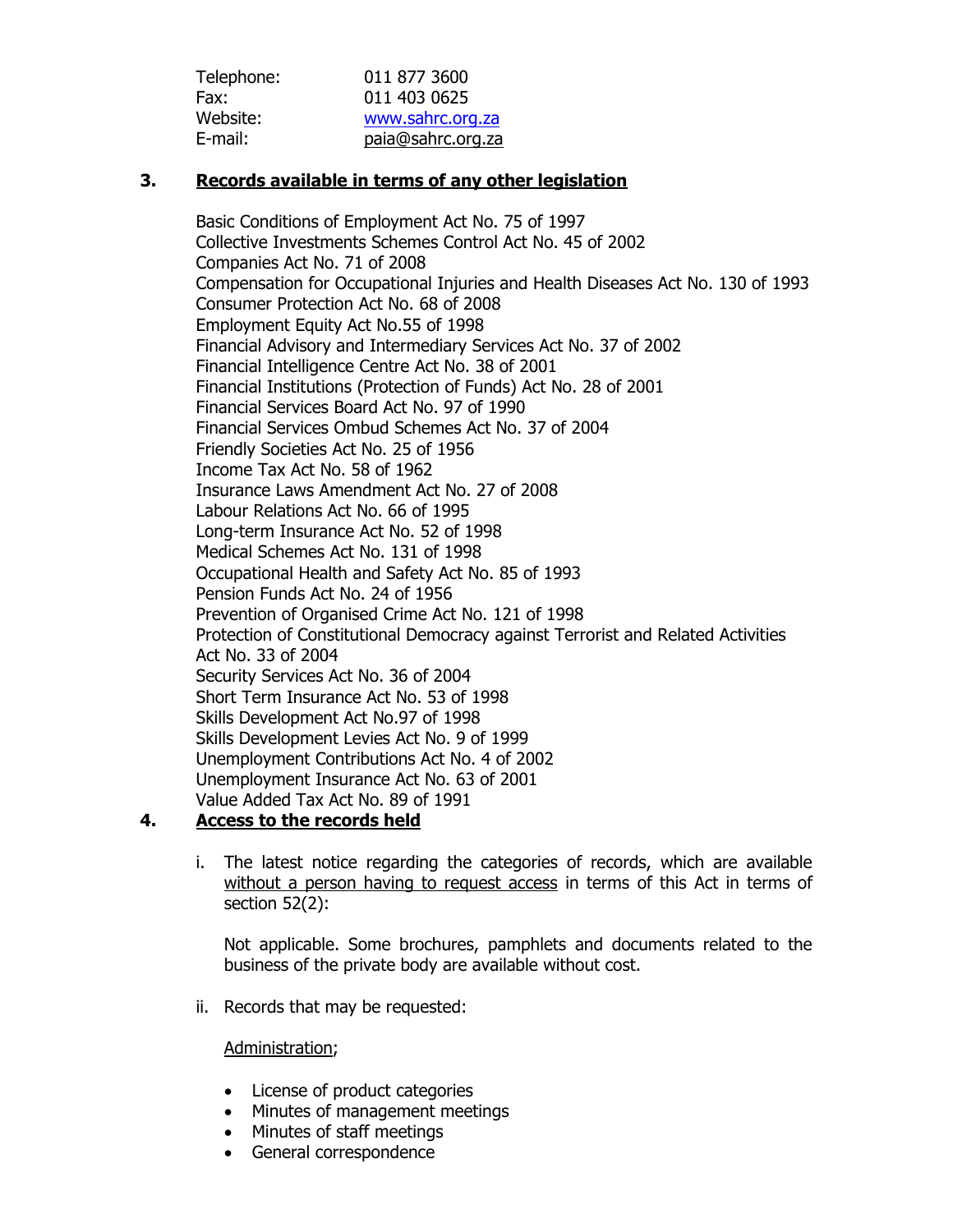### Human Resources:

- Employment contracts
- Mandates
- Policies and procedures
- Training
- Remuneration and benefits policies and records

### Operations:

- Production records
- Compliance manual FAIS
- Compliance reports
- Complaints procedures
- Contractual agreements with suppliers
- Procedures manual FICA
- Records of advice
- Register of key individuals
- Register of representatives
- Register of non-compliance
- Record of continued compliance by representatives
- Register of premature cancellation of products
- Clients register

### Finances:

- Accounting records
- Financial statements
- Assets inventory
- iii The request procedures:

## **Form of request: (ANNEXURE A)**

- The requester must use the prescribed form to make the request for access to a record. This must be made to the designated person / Information officer as indicated above. This request must be made to the address, fax number or electronic mail address.
- The requester must provide sufficient detail on the request form to enable the designated person / Information officer to identify the record and the requester. The requester should also indicate which form of access is required. The requester should also indicate if any other manner is to be used to inform the requester and state the necessary particulars to be so informed.
- The requester must identify the right that is sought to be exercised or to be protected and provide an explanation of why the requested record is required for the exercise or protection of that right.
- If a request is made on behalf of another person, the requester must then submit proof of the capacity in which the requester is making the request to the satisfaction of the designated person / Information officer.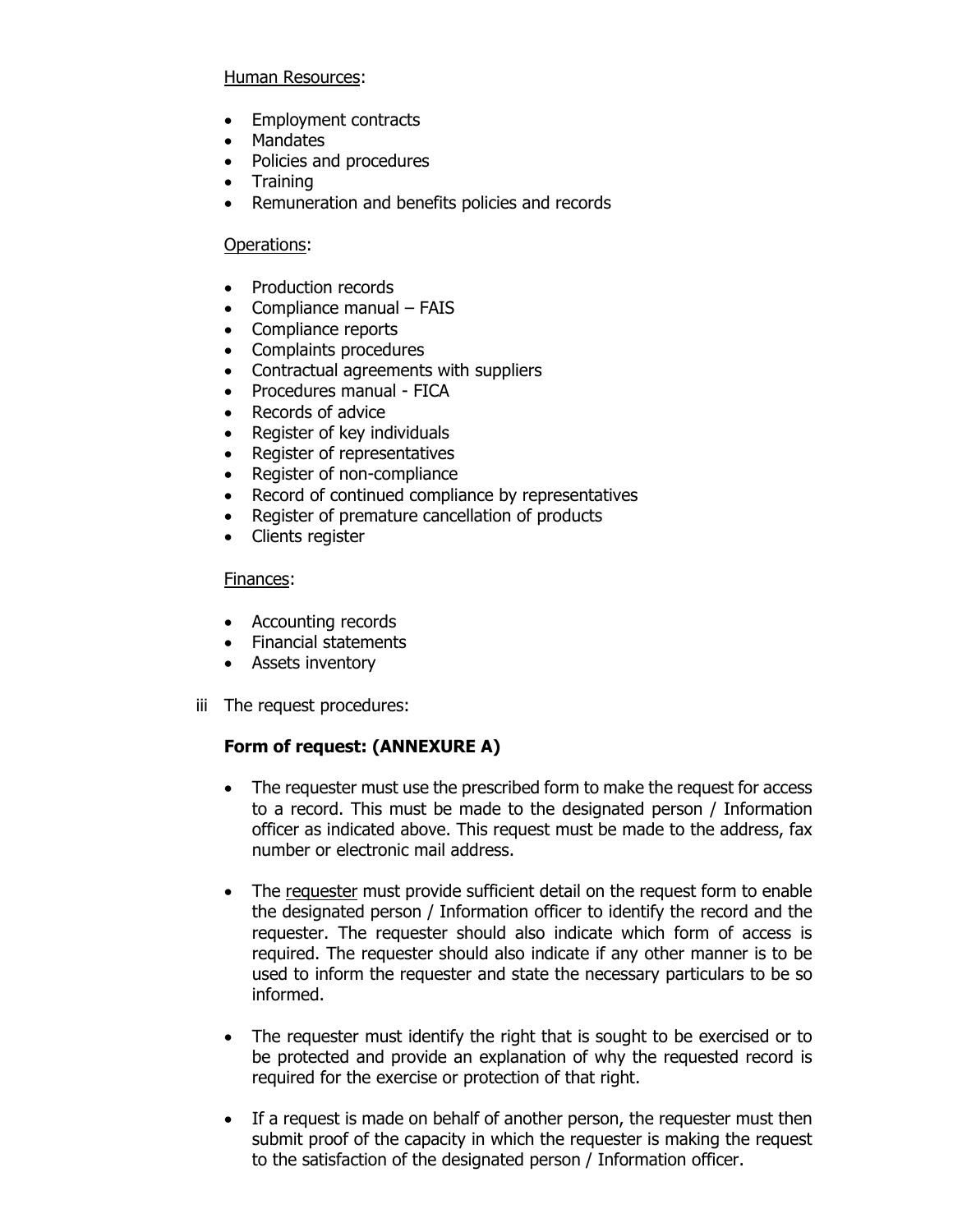# **Fees: (ANNEXURE B)**

- A requester who seeks access to a record containing personal information about that requester is not required to pay the request fee. Every other requester, who is not a personal requester, must pay the required request fee.
- The designated person / Information officer must notify the requester (other than a personal requester) by notice, requiring the requester to pay the prescribed fee (if any) before further processing the request.
- The fee that the requester must pay is R50-00. The requester may lodge an application to the court against the tender or payment of the request fee.
- After the designated person / Information officer has made a decision on the request, the requester must be notified in the required form.
- If the request is granted then a further access fee must be paid for the search, reproduction, preparation and for any time that has exceeded the prescribed hours to search and prepare the record for disclosure.

### **5. Other information as may be prescribed**

The Minister of Justice and Constitutional Development has not made any regulations in this regard.

## **6. Availability of the PAIA manual**

The manual is available for inspection at our offices free of charge.

Copies are also available with the SAHRC and on the private body's website (if any).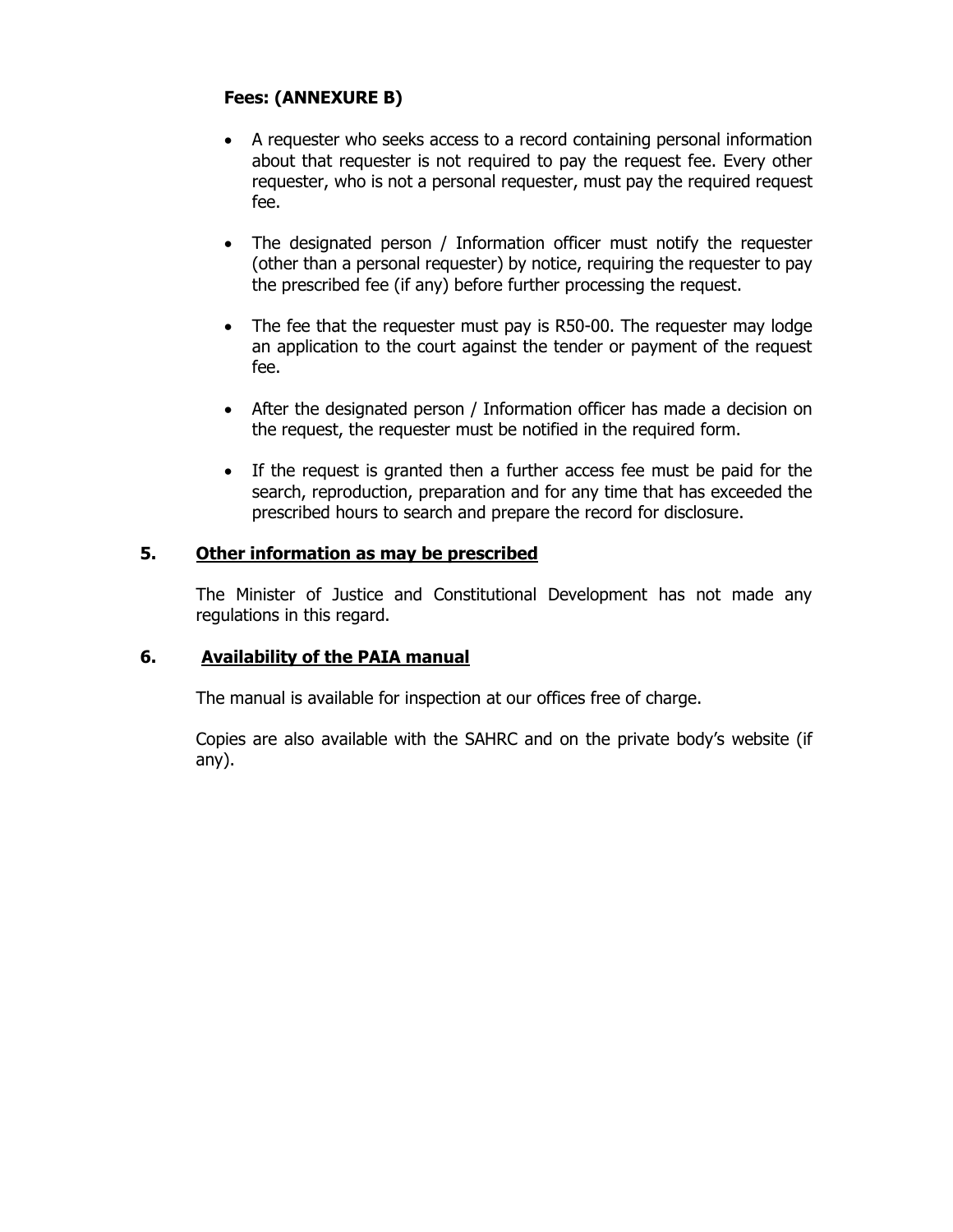#### **ANNEXURE A**

### **REQUEST FOR ACCESS TO RECORD OF PRIVATE BODY**

Section 53(1) of the Promotion of Access to Information Act, 2000 (Act No. 2 of 2000)

#### **[Regulation 10]**

### **A. Particulars of private body**

Name of entity: FINTEK CC

#### **B. Particulars of person requesting access to the record**

a) The particulars of the person who requests access to the record must be given below. b) The address and/or fax number in the Republic to which the information is to be sent must be given. c) Proof of the capacity in which the request is made, if applicable, must be attached.

| Capacity in which request is made, when made on behalf of another person: |
|---------------------------------------------------------------------------|

#### **C. Particulars of person on whose behalf request is made**

This section must be completed ONLY if a request for information is made on behalf of another person.

Full names and surname: ........................................................................................................ Identity number: .....................................................................................................................

#### **D. Particulars of record**

a) Provide full particulars of the record to which access is requested, including the reference number if that is known to you, to enable the record to be located. b) If the provided space is inadequate, please continue on a separate folio and attach it to this form. **The requester must sign all the additional folios.**

1. Description of record or relevant part of the record:

- 2. Reference number, if available:
- 3. Any further particulars of record:

#### **E. Fees**

a) A request for access to a record, other than a record containing personal information about yourself, will be processed only after a **request fee** has been paid.

b) You will be notified of the amount required to be paid as the request fee.

c) The **fee payable for access** to a record depends on the form in which access is required and the reasonable time required to search for and prepare a record.

………………………………………………………………………………………………………………………………………………………… …………………………………………………………………………………………………………………………………………………………

d) If you qualify for exemption of the payment of any fee, please state the reason for exemption.

Reasons for exemption from payment of fees: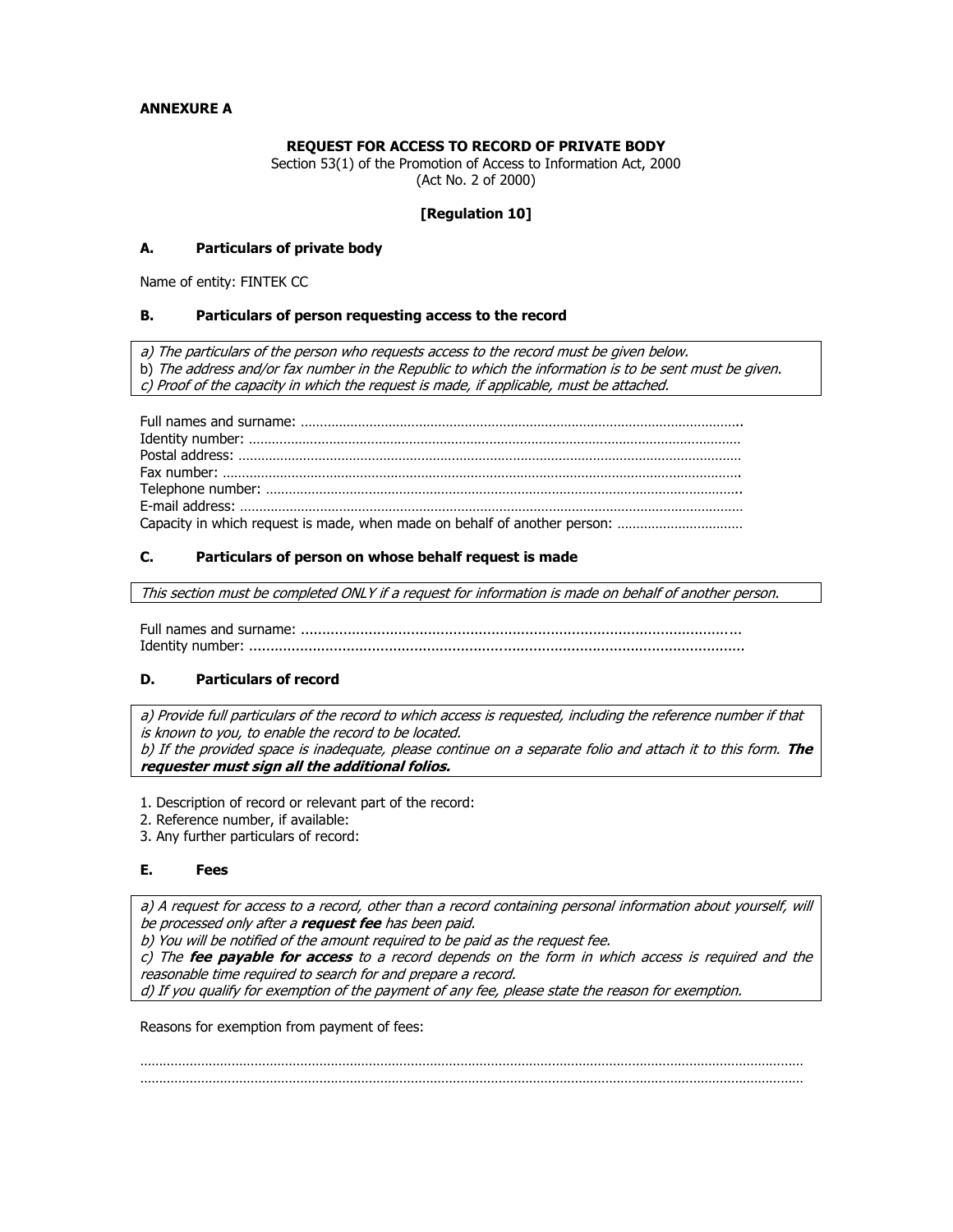#### **F. Form of access to record**

If you are prevented by a disability to read, view or listen to the record in the form of access provided for in 1 to 4 hereunder, state your disability and indicate in which form the record is required.

| Disability: |  |  |
|-------------|--|--|
|             |  |  |
|             |  |  |

Form in which record is required:

Mark the appropriate box with an **X**.

NOTES:

a) Compliance with your request in the specified form may depend on the form in which the record is available.

b) Access in the form requested may be refused in certain circumstances. In such a case you will be informed if access will be granted in another form.

c) The fee payable for access to the record, if any, will be determined partly by the form in which access is requested.

| 1. If the record is in written or printed form:                                                 |                     |                               |                                 |  |  |  |
|-------------------------------------------------------------------------------------------------|---------------------|-------------------------------|---------------------------------|--|--|--|
| Copy of record*                                                                                 |                     |                               | Inspection of record            |  |  |  |
| 2. If record consists of visual images:                                                         |                     |                               |                                 |  |  |  |
| (this includes photographs, slides, video recordings, computer-generated images, sketches etc.) |                     |                               |                                 |  |  |  |
| View images                                                                                     | Copy of images*     | Transcription of images*      |                                 |  |  |  |
| 3. If record consists of recorded words or information which can be reproduced in sound:        |                     |                               |                                 |  |  |  |
| Listen to soundtrack                                                                            |                     |                               | Transcription of soundtrack*    |  |  |  |
| (audio cassette)                                                                                |                     | (written or printed document) |                                 |  |  |  |
| 4. if record is held on computer or in an electronic or machine-readable form:                  |                     |                               |                                 |  |  |  |
| Printed copy*                                                                                   | Printed copy of     |                               | Copy in computer-readable form* |  |  |  |
|                                                                                                 | information derived |                               | (stiffy or compact disc)        |  |  |  |
|                                                                                                 | from record $*$     |                               |                                 |  |  |  |
| *If you requested a copy or transcription of a record (above), do you wish                      |                     |                               |                                 |  |  |  |
| the copy or transcription be posted to you?                                                     |                     | ΝOΙ                           |                                 |  |  |  |
| Postage is payable                                                                              |                     |                               |                                 |  |  |  |

#### **G. Particulars of right to be exercised or protected**

If the provided space is inadequate, please continue on a separate folio and attach it to this form. **The requester must sign all the additional folios.**

1. Indicate which right is to be exercised or protected:

2. Explain why the record requested is required for the exercise or protection of the aforementioned right:

### **H. Notice of decision regarding request for access**

You will be notified in writing whether your request has been approved/denied. If you wish to be informed in another manner, please specify the manner and provide the necessary particulars to enable compliance with your request.

………………………………………………………………………………………………………………………………………………………….

How would you prefer to be informed of the decision regarding your request for access to the record?

Signed at ………………………………… this ……… day of …………………………… 20……

……………………………………………………… SIGNATURE OF REQUESTER / PERSON ON WHOSE BEHALF REQUEST IS MADE